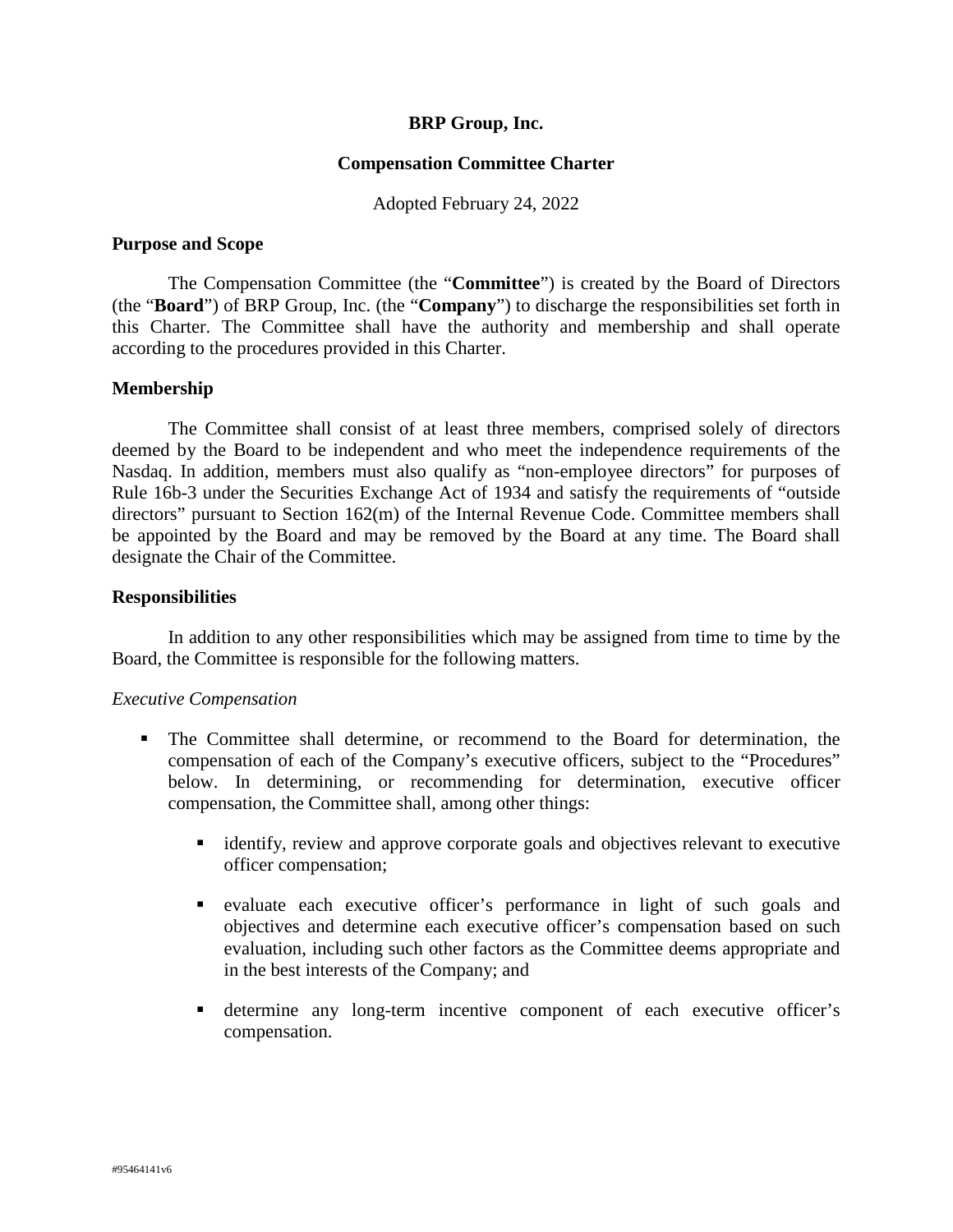# *Director Compensation*

- The Committee shall review and approve compensation (including equity-based compensation) for the Company's directors. In so reviewing and approving director compensation, the Committee shall:
	- identify corporate goals and objectives relevant to director compensation; and
	- evaluate the performance of the Board in light of such goals, objectives, data and factors and director compensation, including any long-term incentive component, based on such evaluation and such other factors as the Committee deems appropriate and in the best interests of the Company (including the cost to the Company of such compensation).

# *Management Succession*

 The Committee shall, in consultation with the Company's Chief Executive Officer, periodically review the Company's management succession planning, including policies for Chief Executive Officer selection and succession in the event of the incapacitation, retirement or removal of the Chief Executive Officer, and evaluations of, and development plans for, any potential successors to the Chief Executive Officer.

# *Compensation Policies and Plans*

- The Committee shall review and approve the Company's executive and director compensation and benefits policies and guidelines generally (subject, if applicable, to stockholder approval), including the review and recommendation of any incentivecompensation and equity-based plans of the Company that are subject to Board approval. In reviewing such compensation and benefits policies and guidelines, the Committee may consider the recruitment, development, promotion, retention and compensation of executive officers, other employees and directors of the Company and any other factors that it deems appropriate.
- The Committee shall review and approve, or recommend to the Board, grants of stock option and other equity incentive grants to officers. In addition, the Committee shall review and approve, or recommend to the Board, grants of stock option and other equity incentive grants to non-officer employees, except to the extent the Board has delegated such authority and responsibility to a different committee of the Board (in which case the Committee shall periodically review the actions of such other committee).

# *Disclosure*

 The Committee shall prepare the Compensation Committee Report when required by SEC rules to be included in the Company's annual proxy statement or Form 10-K, and the Committee shall review and discuss the Company's Compensation Disclosure and Analysis when and as required by SEC rules ("**CD&A**") with management and provide a recommendation to the Company's Board regarding the inclusion of the CD&A within the Company's proxy statement or form 10-K, as applicable.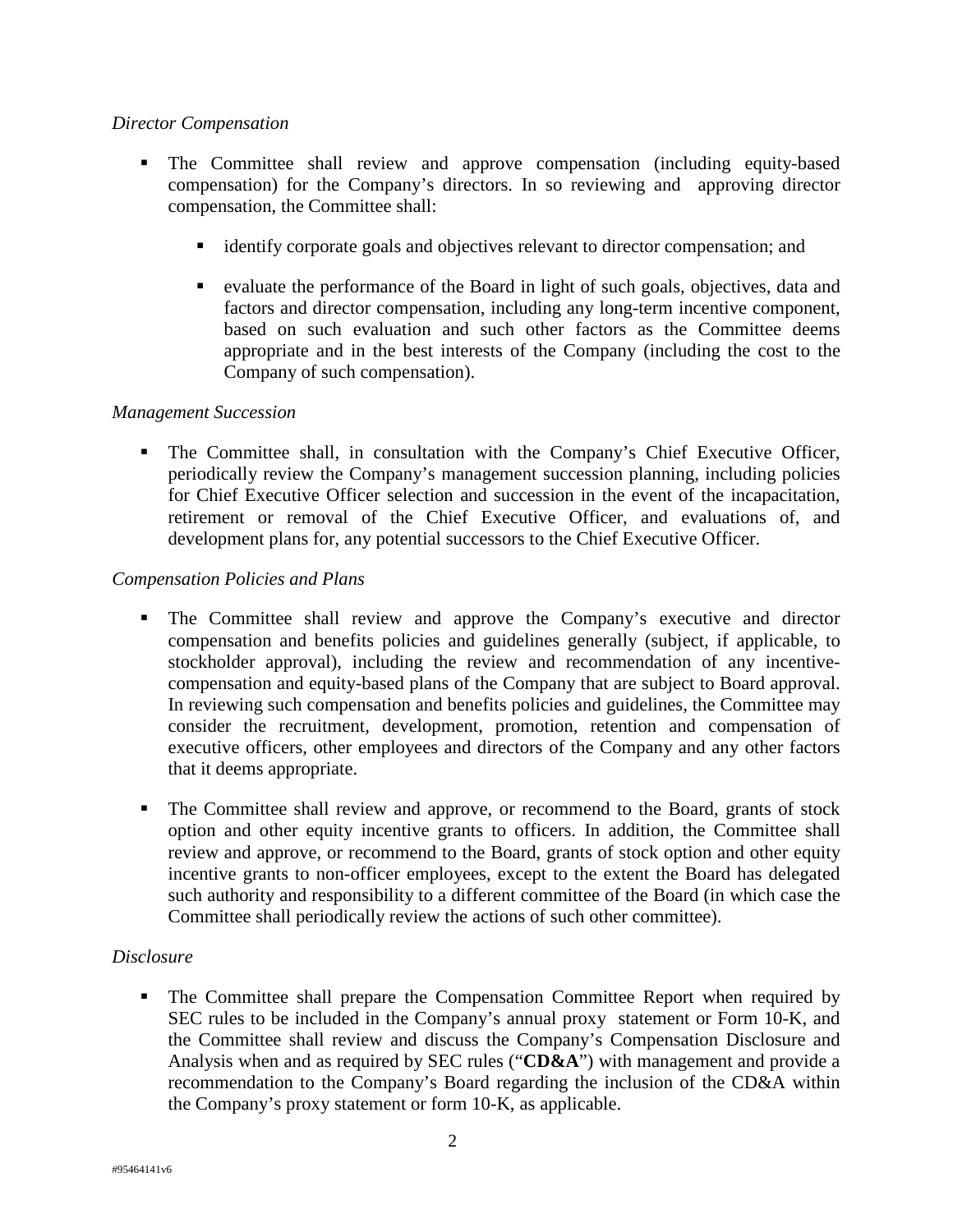## *Stockholder Proposals*

 The Committee shall review and make recommendations with respect to stockholder proposals and stockholder engagement related to compensation matters.

## *Reporting to the Board*

- The Committee shall report to the Board periodically.
- The Committee shall periodically evaluate its own performance and report to the Board on such evaluation.
- The Committee shall annually review and assess the adequacy of this charter and recommend any proposed changes to the Board for approval.

#### *Risk Assessment*

 The Committee shall review and assess risks arising from the Company's employee compensation policies and practices and whether any such risks are reasonably likely to have a material adverse effect on the Company.

## *Human Capital*

 The Committee shall review and discuss with management the Company's human capital management practices and policies, including diversity, equity and inclusion initiatives.

## **Authority and Delegations**

The Committee has the sole authority to retain or obtain the advice of a compensation consultant, legal counsel or other adviser and shall be directly responsible for the appointment, compensation and oversight of the work of any such adviser retained by the Committee. The Committee has sole authority to approve all such advisers' fees and other retention terms. The Company shall provide for appropriate funding, as determined by the Committee, for the payment of reasonable compensation to such adviser retained by the Committee. The Committee may select such advisers, or receive advice from any other adviser, only after taking into consideration those independence factors enumerated by Nasdaq rules.

The Committee may delegate its authority to subcommittees or the Chair of the Committee when it deems it appropriate and in the best interests of the Company.

The Committee may delegate to one or more officers of the Company the authority to make grants and awards of stock rights or options to any non-Section 16 officer of the Company under such of the Company's incentive-compensation or other equity-based plans as the Committee deems appropriate and in accordance with the terms of such plans. In addition, the Committee may delegate to the Chief Executive Officer the authority to establish individual performance objectives applicable to any employee (or than himself) under the Company's annual bonus program as in effect from time to time (to the extent that individual performance objectives apply to such employee for the relevant year, as determined by the Committee).